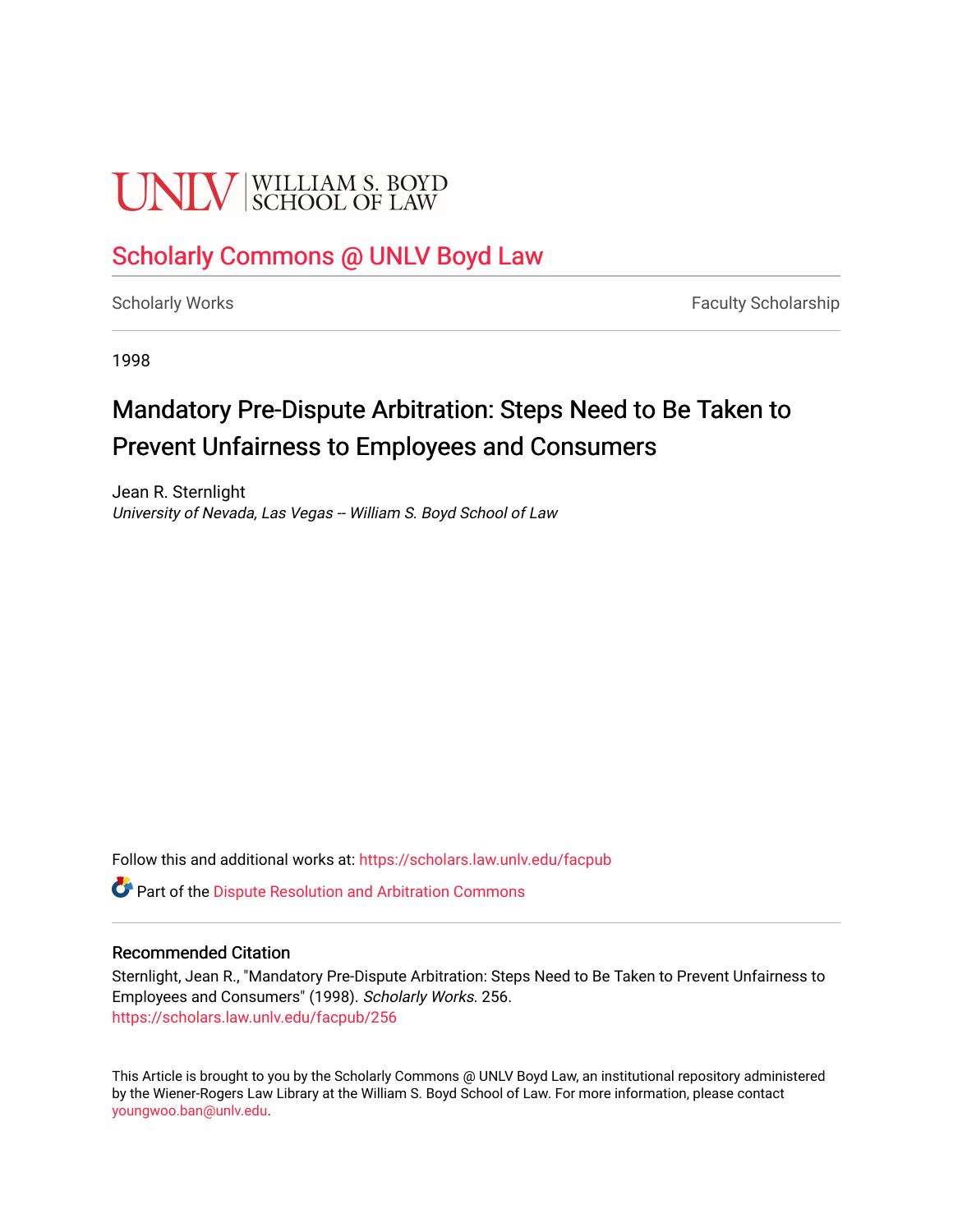## **Mandatory Pre-Dispute Arbitration**

### **Self-interested critics only spinning truth about a process that has been approved by Congress**

### **By Theodore 0. Rogers Jr.**

**T** he essence of propaganda **-** or "spin" as it is often more delicately called **-** is constant repetition of distortions. The ongoing assault on arbitration of employment disputes represents a textbook illustration of the tactic.



The truth about arbitration is that it is a congressionally approved mechanism for resolution ofclaims that saves all parties time and expense. Plaintiffs have historically fared better in employment arbitration than in court. The U.S. Supreme Court, in its 1991 decision

upholding mandatory arbitration of federal age discrimination cases, *Gilner v. Interstate Johnson-Lane,'* addressed criticisms of arbitration and flatly rejected them, stating that they are "'far out of step with our current strong endorsement of the federal statutes favoring this method of resolving disputes'."2

Those who try to portray arbitration as an unauthorized evasion of the courts ignore the fact that Congress explicitly endorsed arbitration as an alternative forum for the resolution of claims under congressional statutes by enacting the Federal Arbitration Act.<sup>3</sup> In the words of the Supreme Court, the FAA constitutes a "congressional declaration of a liberal federal policy favoring arbitration agreements."' Nor does arbitration result in the abrogation of substantive rights. The Supreme Court has confirmed that **"'[b]y** agreeing to arbitrate a statutory claim, a party does not forego the substantive rights afforded by the statute; it only submits to their resolution in an arbitral, rather than ajudicial, forum'. ' "

Those opposing arbitration avoid discussion of the realities of employment litigation in the courts. The courts are overwhelmed by these cases, and the costs of litigating are onerous. A federal judge recently observed that in the

### **Continued on page 6.**

Theodore **0.** Rogers Jr. is a member of Sullivan & Cromwell in New York City, practicing in its litigation group and managing the firm's labor and employment law practice. He may be reached at **rogerst@sulcrom.com.**

### **Steps need to be taken to prevent unfairness to employees, consumers**

### **By Jean R. Sternlight**

ourts, arbitral organizations and governmental agencies are increasingly recognizing that mandatory binding arbitration can be used both to disadvantage employees and consumers, and to evade legal requirements. Rather than merely allowing two willing and knowing businesses to

achieve a quicker cheaper justice, as Congress intended when it passed the Federal Arbitration Act in 1925,' such clauses may permit a knowledgeable and powerful entity to trick or coerce individuals into effectively waiving their rights under federal or state  $\frac{1}{2}$ law.



### **Aggressive policies, practices**

For a while it appeared that the lessons most of us learned in civics class – that the legislature makes the law, which the executive enforces and the courts interpret would be relegated to history. Emboldened by a series of U.S. Supreme Court decisions over the last decade, private parties such as employers, manufacturers and financial organizations began using binding arbitration agreements to skirt the public law, and public juries, with increasing intensity.

The U.S. Supreme Court's decision in **Gilner v.** *hiterstate/Johnson Lane*,<sup>2</sup> in which the justices rejected facial challenges to the validity of mandatory arbitration of an age discrimination case, in particular seemed to give lower courts the green light to uphold the validity of such arbitration provisions, using supposed "freedom of contract" concepts to insist that employees and consumers had relinquished their rights to go to court.

As a result, a number of companies have forced their new or even current employees to sign documents in which they give up their rights to resolve disputes in courts – and **Continued on page 7.**

Jean R. Stemlight is an associate professor at the Florida State University College of Law, and director of education and research at the Florida Dispute Resolution Center. She can be reached at Isternli@law.fsu.edu.

**Dispute Resolution MagazineFail** <sup>1998</sup> *Dispute Magazine Fall 1998*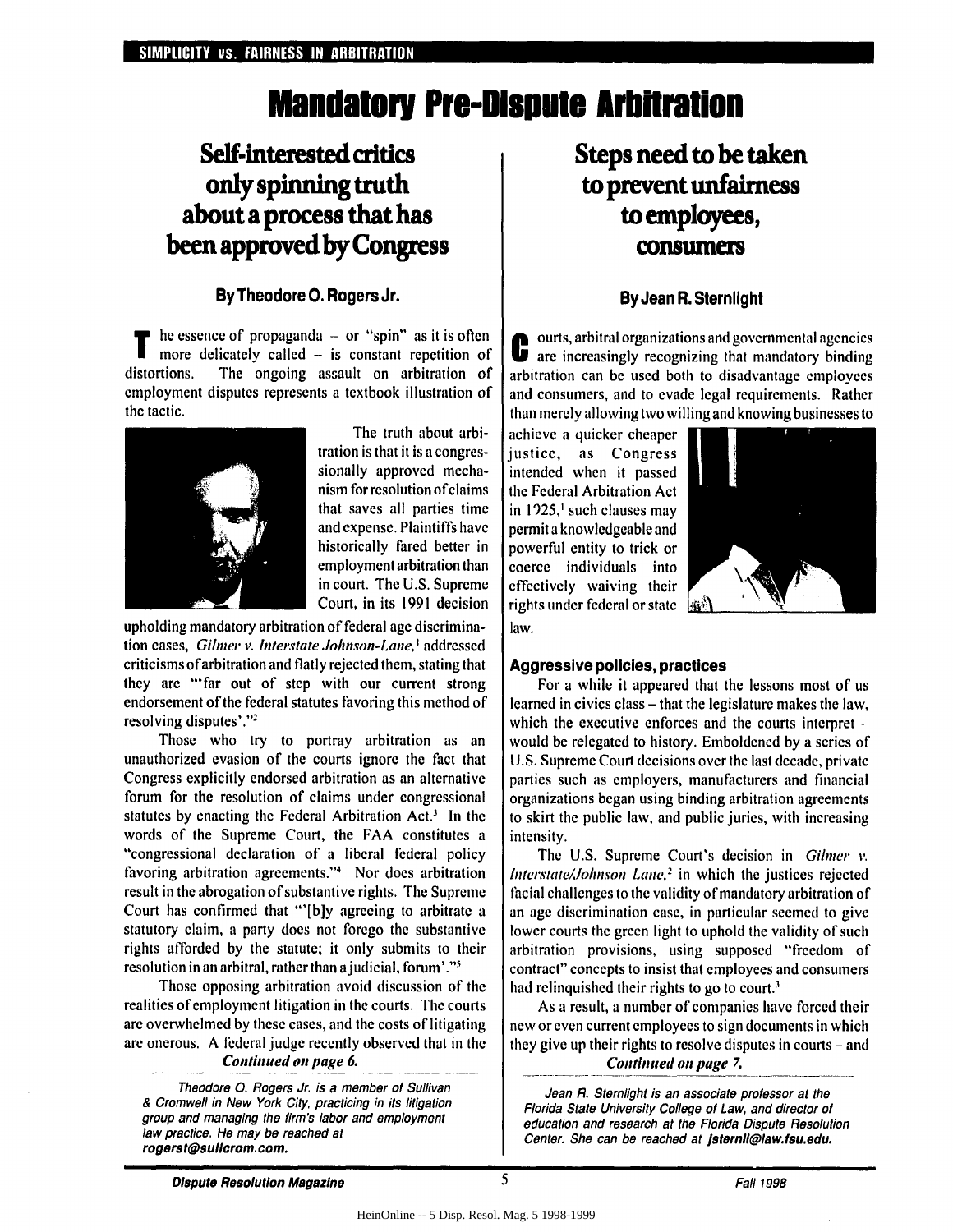### **Sternlight, continued from page 5.**

typically before juries – as a condition of their future or continued employment. Then, when such employees seek to resolve contractual, statutory, or even civil rights claims against their employers, they are told that the suits can only be brought in arbitration, from which there is effectively no appeal.

Serious issues of coercion and unconscionability aside, at least affected employees typically are given something to sign, even if just an acknowledgment of receipt of a company handbook! Consumers too often haven't been afforded even that much of late. Last year, in *Hill v*. *Gateway 2000, Inc.*,<sup>4</sup> for example, the **71h U.S.** Circuit Court of Appeals deemed purchasers of Gateway computers to have waived their rights to go to court when, unbeknownst to

the consumers, the computers they purchased **by** phone arrived in a box also containing a lengthy warranty that included an arbitration **a** provision on page 3 paragraph 10. In 1994, a state Superior Court in California similarly **held** that depositors who kept their money at Bank of America exchanged their rights to litigate **th** for binding arbitration merely because they received, in an envelope containing other materials, an announcement

from the bank providing in fine print that all future claims must be arbitrated. $3$ 

Drafters ofsuch clauses claim that they benefit employees and consumers as well as the employers, manufacturers, banks and service providers who typically prepare the provision. They argue that arbitration is quicker and cheaper than litigation and that both disputants and the public at large will be better off if we trade in our right to litigate for binding arbitration.

#### **Major flaws In argument**

While binding arbitration potentially can be faster and cheaper than litigation, there are at least three major

flaws with this argument. First, binding arbitration necessarily lacks the publicity, the jury trial and the right of appeal that are fundamental to our system of justice. Few of us could imagine or would wish to live in a society in which important issues of public policy were exclusively resolved in private, and virtually without appeal.

Second, drafters of arbitration clauses will inevitably be tempted to use arbitration clauses to provide themselves with various unfair advantages. For example, such clauses have been structured to allow disputes to be resolved by biased panelists, to increase claimants' dispute resolution costs compared to litigation by imposing high arbitration fees or setting the arbitration in a distant location, to shorten claimants' statutes of limitation, or to limit the types of relief that can be afforded to claimants, such as the availability of punitive or compensatory damages. Recognizing

**If binding arbitration is indeed** as wonderful and fair as its advocates claim, why make it man**atory? Why not provide ai equate notice and explanations inform actual and meani arty choice?**

that arbitration can at times be more costly and less effective than litigation, drafting parties have sometimes reserved to themselves the option to litigate claims important to them, while limiting the consumer or franchisee to arbitral remedies.<sup>6</sup> Sadly, too many of such clauses have been upheld by too many courts.

Third, if binding arbitration were indeed always as wonderful and fair as its advocates claim, why make it mandatory? Why not allow employees, consumers or others to choose arbitration over litigation knowingly, after the dispute has arisen? Why not agree to place waivers of litigation and jury trial rights in bold writing, and to provide adequate explanations to persons who are exchanging their day in court for private arbitration? The frequently made response - that plaintiffs' lawyers will trick or coerce their clients into rejecting arbitration in favorof litigation-simply makes no sense. Even assuming such attorneys are unethical and willing to sacrifice their clients' interests to their own, why would attorneys operating on a contingent fee prefer a more costly and more time consuming remedy? They don't! Where binding arbitration is truly fair it is well accepted by plaintiffs' counsel. However, such attorneys do oppose unfair arbitration, as they should.

#### **Time of retrenchment**

As so often happens, overreaching may once again be giving way to retrenchment, as the tide seems to be turning away from the "anything

> goes" approach of the earlier 1990s.<br>**As a policy matter,**

the federal Equal **aid-** Employment Opportunity Commission,<sup>7</sup> the federal Dunlop Commission<sup>8</sup> and **d.n** a number of arbitration organizations **-** including **0L5** the National Academy of **0ofu,1d** Arbitrators' **-** have come out in opposition to mandatory binding arbitration imposed on employees. Numerous

other groups of arbitrators have urged or required their members not to participate in arbitration that does not meet certain minimum due process requirements.<sup>10</sup>

Some courts, too, have begun to cut back, using a variety of techniques to strike at least the worst of such clauses. Several have voided egregious clauses on contractual grounds, such as unconscionability" or lack of consideration.<sup>12</sup> Others have refused to uphold pre-dispute "agreements" to arbitrate claims under specific federal statutes, such as Title VII, unless those agreements meet certain procedural<sup>13</sup> or substantive requirements.<sup>14</sup> This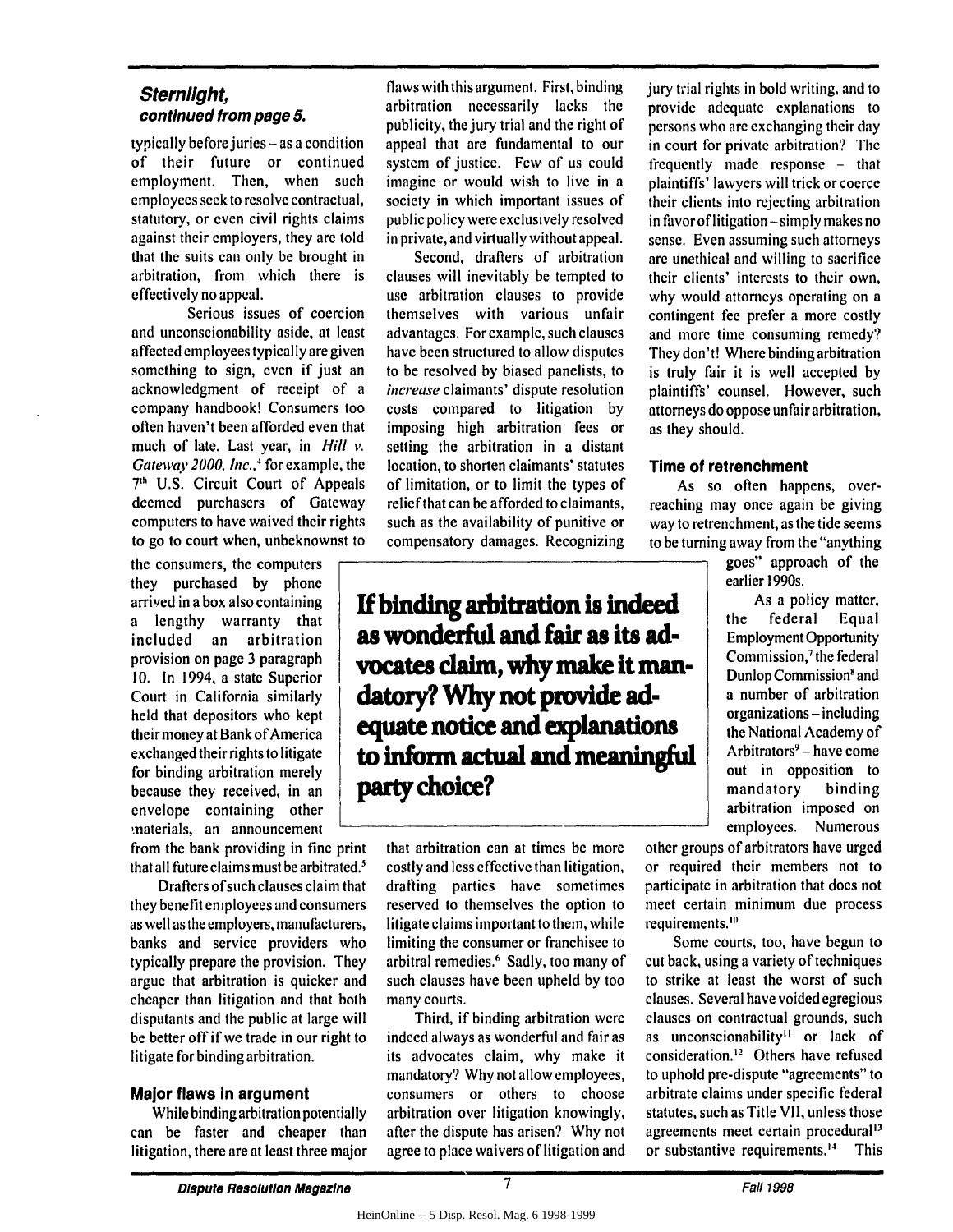spring, federal courts on both coasts went even further, holding that **job** bias claims under Title VII are generally not subject to mandatory arbitration.<sup>15</sup>

It is perfectly sensible to distinguish between those arbitration agreements entered voluntarily and knowingly **by** two businesses, and those imposed **by** a business on an employee or consumer. In fact, numerous European countries have been making such a distinction for years, protecting their employees and consumers against the likelihood of unfair arbitration agreements.<sup>16</sup>

Those of us who value arbitration must continue to urge courts, legislators, policymakers, businesses and arbitrators to limit its use in these potentially unfair contexts. **If** we do not take action, we face a serious risk that the ultimate outcry against unfair arbitration will doom not only abusive misuses of arbitration, but also fair and valuable uses of this important dispute resolution technique.

#### Endnotes

**9 U.S.C.** Section **I et** seq.  $1.$ 

**2. 500 U.S.** 20 **(1991).**

**<sup>3</sup>**This Fall, in Wright v. Universal Maritime Serv. Corp., 121 **F.3d 702** (4th Cir. **1997),** cert. gr. **66 U.S.L.W. 3575 (1998),** the Court is expected to rule on into a collective bargaining agreement calling for arbitration may be found to have waived the rights of employee members to litigate civil rights claims against the employer in court.

4. **105 F.3d 1147,** 1148 **(7th** Cir.), *cert.* denied **118 S.** Ct. 47 **(1997).** See also Jean R. Sternlight, Gateway Widens Doorway to Imposing Unfair Binding Arbitration on Consumers, **71** Fla. **B.J. 8, 9** (Nov. **1997).**

**<sup>5</sup>**Badie v. Bank of Am., No. 944916, 1994 WL **660730** at **"3** (Cal. **App. Dep't** Super. Ct. Aug. **18,** 1994).

Johnson v. Circuit City Stores, 148 F. 3rd **373, 377-79** (4th Cir.1998).

**7 EEOC,** Policy Statement on Mandatory Binding Arbitration of Employment Discrimination Disputes as a Condition of Employment, **133** Daily Lab. Rep. **(BNA)** E-4 (July **11, 1997).**

**8** Report and Recommendations, Commission on the Future of Worker-Management Relations (the "Dunlop" Commission"), (Dec. 1994) at **33.**

See, e.g, National Academy of

Arbitrators Statement and Guidelines, **103** Dally Lab. Rep. **(BNA) E-1** (May **29, 1997).**

**t0.** J.A.M.S./Endispute Arbitration Pulicy, in **9A** Lab. Rel. Rep. **(BNA),** Mar. **26, 1996,** at 534:521; American Arbitration Association **,** National Rules for the Resolution of Employment Disputes **(1997).**

**1** Stirlen v. Supercuts, Inc., **60** Cal. Rptr. **2d** 138,143 (Cal. Ct. **App. 1997)** (rejecting as unconscionable arbitration clause which allowed the employer but not the employee to litigate certain claims); Hooters of America, Inc. v. Phillips, No. **4:96-3360-22,1998 U.S.** Dist. **LEXIS 3962 (D. S.** Car. March **12, 1998)** (denying company's motion to compel arbitration because mandatory arbitration clause found to be unconscionable, in violation of public policy, illusory, and lacking in neutrality).

**12.** Gibson v. Neighborhood Health Clinics, Inc, 121 **F.3d 1126,1131 (71h** Cir. **1997). 13** Renteria v. Prudential Ins. Co., **<sup>113</sup> F.3d** 1104, **1106** (91h Cir. **1997)** (refusing, under Title VII, to enforce arbitration

agreement where clause did not expressly put employee on notice of what she was waiving). **11** Cole v. Burns Int'l Sec. Servs., **105 F.3d** 1465, 1465 **(D.C.** Cir. **1997)** (upholding arbitration clause, given that employee would not have to pay any portion of arbitrator's fees or expenses, and based on assumption that appellate review would **be** sufficient to ensure arbitrators properly Interpreted and applied statute).

**15** Duffield v. Robertson Stephens **&** Co., 144 F. **3d 1182, 1185 (9",** Cir. May **8, 1998);** Rosenberg v. Merrill Lynch, Pierce, Fenner **&** Smith Inc., No. Civ. **A. 975** F. Supp. **190,** 212 **(D.** Mass. Jan. **26, 1998). t6** See William W. Park, The Relative Reliability of Arbitration Agreements and Court Selection Clauses in **INTERNATIONAL DISPUTE RESOLUTION:** THE **REGULATION** OF FORUM **SELECTION** (Jack L. Goldsmith **ed., 1997)** at **30** (observing that "European legal regimes have generally required courts to disregard abusive prorogation agreements in consumer contracts").

### **ABA Section of Dispute Resolution Announces A Powerful Conference**

**Dispute Resolution - Catch The Next Wave: Successful Applications for Lawyers**

> **Beverly Hilton, Los Angeles, CA February 5 - 6, 1999**

**Four major themes will be addressed:**

**Cutting-Edge Issues inArbitration Mediation: The Second Generation The Relationship between Courts and the Private ADR Market Corporate and Public-Sector Uses ofADR**

**Issues developed in the plenary. sessions will be applied to various subject matters including labor and employment law, intellectual property, hi-tech and entertainment law; real estate, construction and environmental law; and tort/ product liability/professional negligence**

**For further Information and registration, please call Jennifer Dabson at 202 662-1687 Fax 202 662-1683, e-maIl** *Jdabson@staff.abanet.org*

HeinOnline -- 5 Disp. Resol. Mag. 7 1998-1999